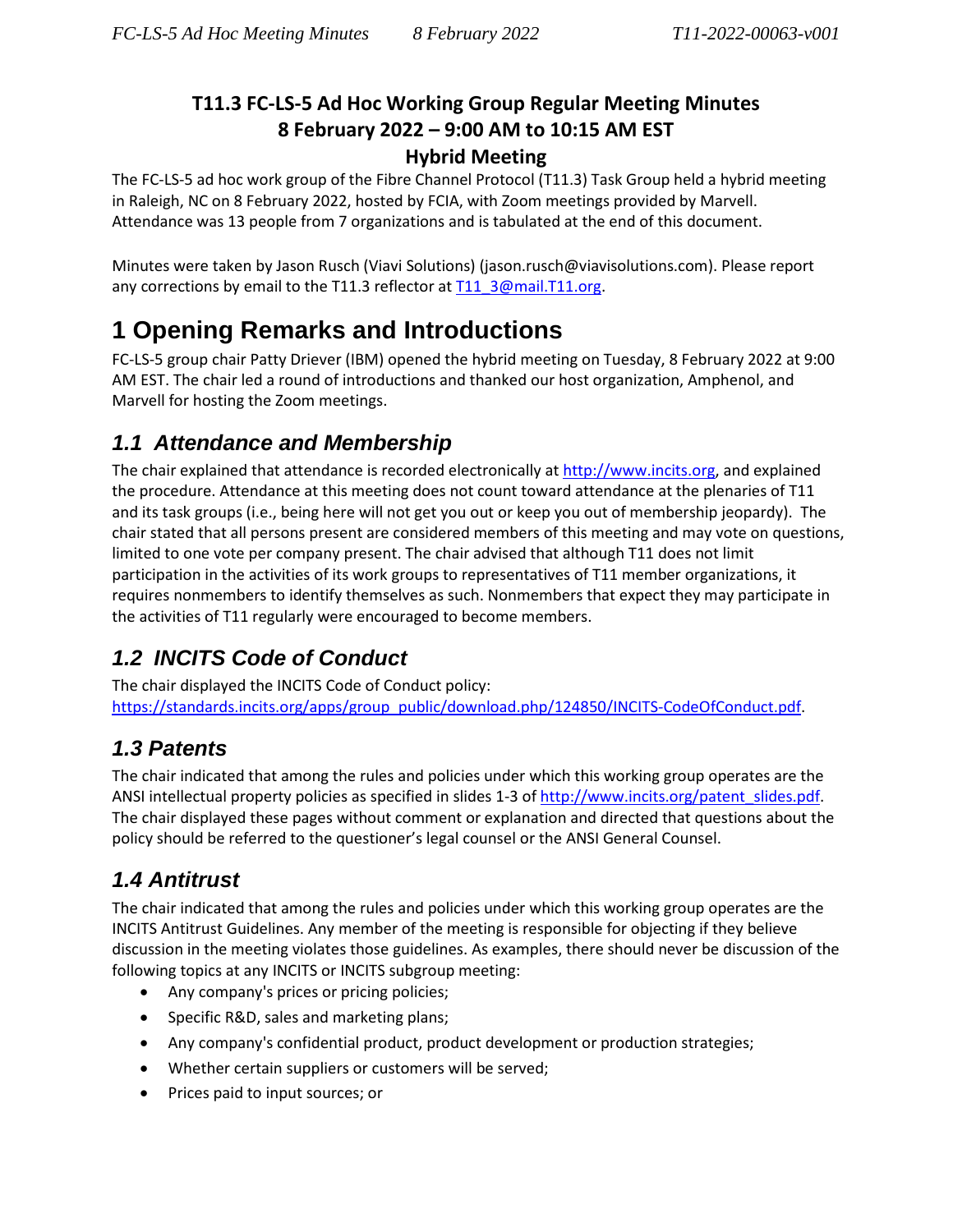• Complaints about individual firms or other actions that might tend to hinder a competitor in any market.

If such discussion is not immediately terminated, it is the chairperson's responsibility to terminate the meeting. The INCITS Antitrust Guidelines are available at [http://www.incits.org/standards-information/legal-info.](http://www.incits.org/standards-information/legal-info)

# **2.0 Approval of Agenda**

An agenda for the FC-LS-5 ad hoc work group regular meeting 8 February 2022 was posted as T11-2022-00029-v000.

*Dave Peterson (Broadcom Inc) moved and Ed Mazurek (Cisco) seconded to accept T11-2022-00029 v000 as modified as the agenda for this regular meeting. Approved by acclamation.*

## **3.0 Review of Past Business**

### *3.1 Review of Minutes*

Minutes for the FC-LS-5 ad hoc work group regular meeting 7 December 2021 have been posted as T11- 2021-00352-v000.

*Dave Peterson (Broadcom Inc) moved and Ed Mazurek (Cisco) seconded to accept T11-2021-00352 v000 as the official minutes for the regular meeting on 7 December 2021. Approved by acclamation.*

### *3.2 Review of Old Action Items*

#### **Action items carried forward from prior meetings:**

- **2104-01** FC-LS-5 Editor to incorporate T11-2021-00015-v002 (Target Credit Stall: Tying Things Up) into FC-LS-5. **[Carry] 2106-01** Editor to review T11-2021-00121-v000 (Fabric Notification – Editorial comments) and
	- incorporate as appropriate. **[Carry]**

#### **New action items from the previous meeting:**

- **2112-01** FC-LS-5 Editor to incorporate T11-2021-00125-v004 (Just One More Thing) into FC-LS-5. **[Carry]**
- **2112-02** FC-LS-5 Editor to incorporate T11-2021-00135-v006 (Sequential Delivery) into FC-LS-5. **[Carry]**

## **4 Old Business**

### *4.1 Platform Name Login Extension [T11-2021-00196-v002] Peterson (Broadcom Inc)*

This presentation was deferred to the next meeting cycle.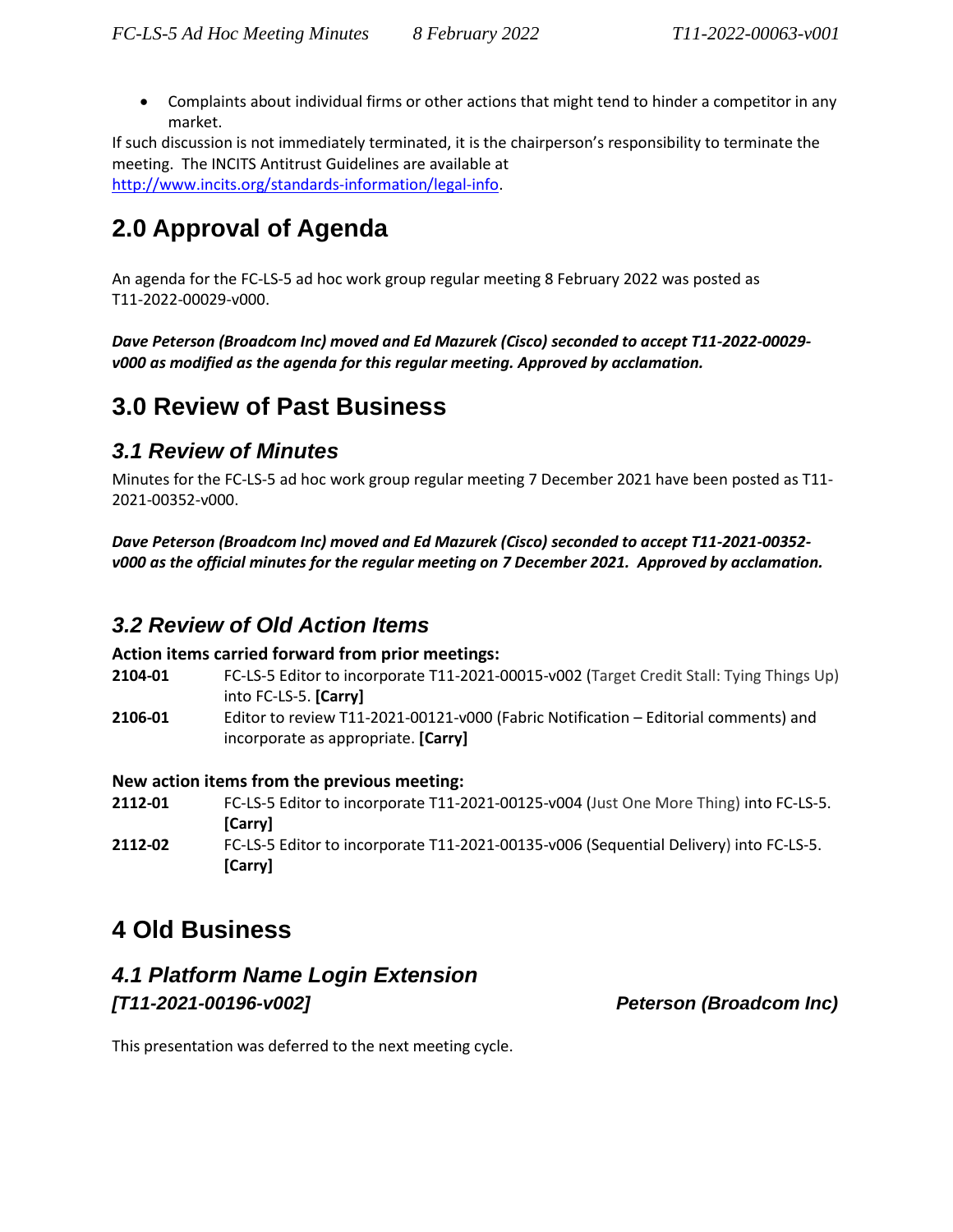## *4.2 Knock Three Times [T11-2022-00030-v000, T11-2021-00031-v000] Johnson (Broadcom Inc)*

Howard covered the text changes for adding the Platform Name ID to FLOGI and other Login frames. The text was modified to indicate the Platform Name field contains a Name Identifier that is unique within the Fibre Channel interaction space. Other editorial changes were suggested and accepted.

*Howard Johnson (Broadcom Inc) moved and Roger Hathorn (IBM) seconded to incorporate T11-2022- 00031-v000 as modified into FC-LS-5. Approved by acclamation.*

## **5 New Business**

#### *5.1 Text Proposal for Adding ULP Name Registration/Query to Support NVMe NQNs in FC [T11-2022-00028-v001] Bharadwaj (Cisco)*

Harsha briefly covered the proposed changes relevant to FC-LS-5 regarding the ULP Name object, including a new RSCN Event Qualifier value and new Registration function. The remainder of the proposal was discussed in FC-GS-9.

## **6 Unscheduled Business**

None.

# **7 Project Schedule**

| <b>Milestone</b>            | <b>Expected Date</b> |
|-----------------------------|----------------------|
| <b>Last Technical Input</b> | October 2020         |
| <b>RFC Ballot</b>           | August 2022          |
| T11 Letter Ballot           | <b>TBD</b>           |
| <b>Forward to INCITS</b>    | TBD                  |

## **8 Review of Action Items**

#### **Action items carried forward from prior meetings:**

| 2104-01 | FC-LS-5 Editor to incorporate T11-2021-00015-v002 (Target Credit Stall: Tying Things Up) |  |  |
|---------|------------------------------------------------------------------------------------------|--|--|
|         | into FC-LS-5.                                                                            |  |  |
| 2106-01 | FC-LS-5 Editor to review T11-2021-00121-v000 (Fabric Notification - Editorial            |  |  |
|         | comments) and incorporate as appropriate.                                                |  |  |

- **2106-02** FC-LS-5 Editor to incorporate T11-2021-00012-v003 (Informative Annex A) into FC-LS-5.
- **2112-01** FC-LS-5 Editor to incorporate T11-2021-00125-v004 (Just One More Thing) into FC-LS-5.
- **2112-02** FC-LS-5 Editor to incorporate T11-2021-00135-v006 (Sequential Delivery) into FC-LS-5.

#### **New action items from this meeting:**

**2202-01** FC-LS-5 Editor to incorporate T11-2022-00031-v002 (Knock Three Times) into FC-LS-5.